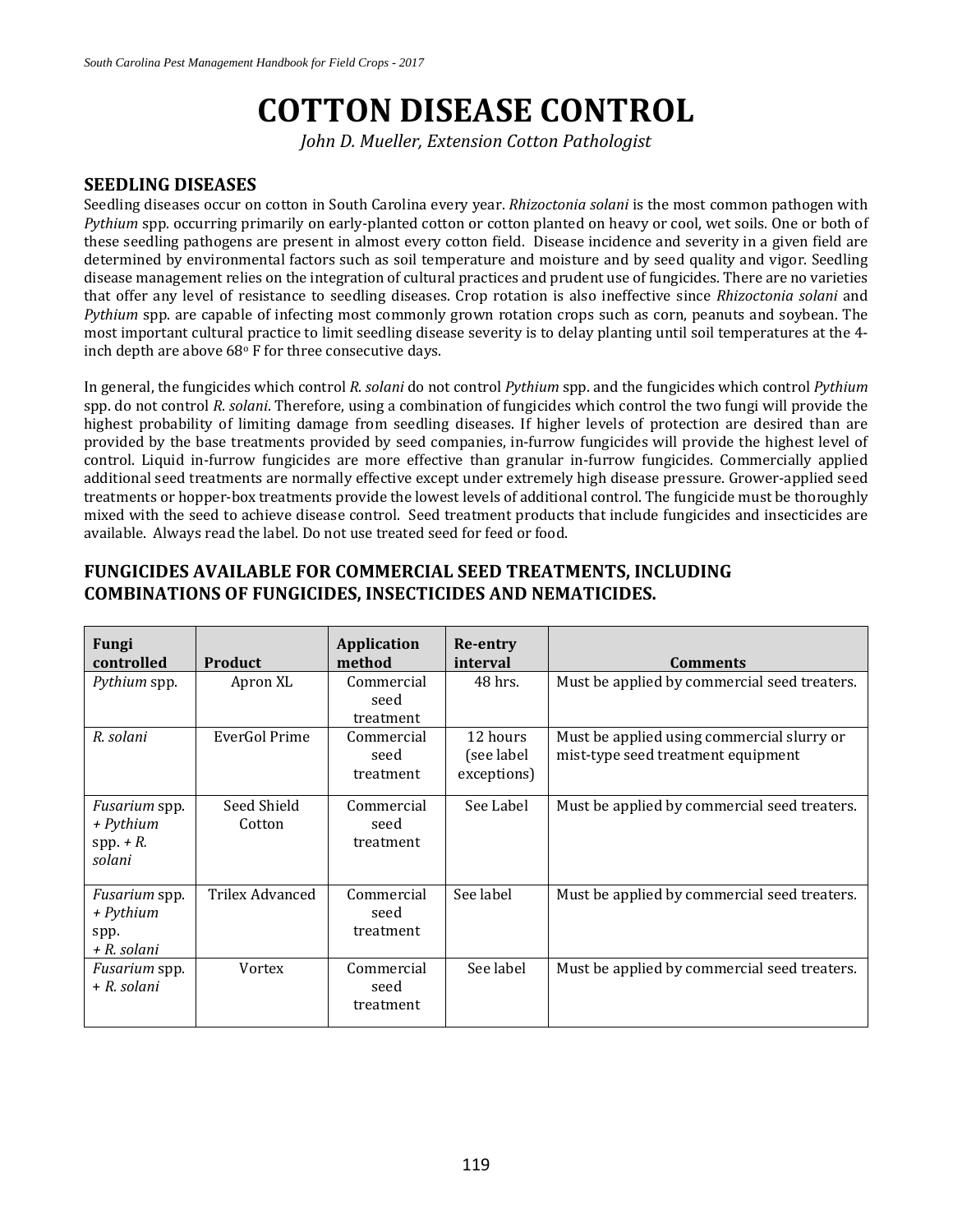## **AVAILABLE HOPPER BOX OR SEED TREATMENTS**

| Fungi<br>controlled           | <b>Product</b>           | <b>Application</b><br><b>Method</b> | Rate per 100<br>lb. seed   | <b>Re-entry</b><br>interval | <b>Comments</b>                                                                                                                                                                    |
|-------------------------------|--------------------------|-------------------------------------|----------------------------|-----------------------------|------------------------------------------------------------------------------------------------------------------------------------------------------------------------------------|
|                               | Allegiance-              | <b>Seed Treatment</b>               |                            |                             | See label for specific directions                                                                                                                                                  |
| Pythium spp.                  | FL                       |                                     | $0.75$ – $1.5~\mathrm{oz}$ | 24 hrs.                     | on applying this product                                                                                                                                                           |
| Pythium spp.                  | Allegiance-<br>LS        | Seed Treatment                      | $1.2 - 2.4$ fl. oz.        | 24 hrs.                     | See label for specific directions<br>on applying this product                                                                                                                      |
| Pythium spp. $+$<br>R. solani | <b>Dynasty CST</b>       | Seed treatment                      | $3.1 - 3.95$ fl.<br>OZ.    | 48 hrs.                     | Be sure to thoroughly mix<br>product with seed. Always use<br>high-quality planting seed.                                                                                          |
| Fusarium spp.<br>+ R. solani  | Kodiak HB                | Hopper box                          | $4.0 - 8.0$ oz.            | <b>Not</b><br>applicable    | This is a biological control<br>agent (Bacillus subtilis GB03)<br>which is best used in<br>combination with chemical<br>seed treatments. See label for<br>application instructions |
| See Label                     | Manzate<br>Pro-Stick     | Hopper box                          | 3.0 <sub>oz</sub>          | 24 hours                    | See label                                                                                                                                                                          |
| See Label                     | Manzate<br>Max           | Hopper box                          | 4.8 fl. oz.                | 24 hrs.                     | See label                                                                                                                                                                          |
| Fusarium spp.<br>+ R. solani  | Maxim 4FS                | Hopper box                          | $0.08 - 0.16$ fl.<br>OZ.   | 12 hrs.                     | Be sure to thoroughly mix<br>product with seed. Always use<br>high-quality planting seed                                                                                           |
| See label                     | Penncozeb<br><b>80WP</b> | Hopper box                          | 3.0 <sub>oz</sub>          | 24 hrs.                     | See label                                                                                                                                                                          |
| See label                     | Penncozeb<br><b>75DF</b> | Hopper box                          | 3.2 oz                     | 24 hrs                      | See label                                                                                                                                                                          |
| Pythium spp. +<br>R. solani   | Prevail                  | Hopper box                          | $8.0 - 16.0$ oz.           | <b>Not</b><br>Applicable    | Be sure to thoroughly mix<br>product with seed. Always use<br>high-quality planting seed.                                                                                          |
| R. solani                     | Spera 240 FS             | Commercial or<br>Hopper box         | $1.25 - 4.0$ fl.<br>OZ.    | 48 hrs.                     | Available for commercial or<br>hopper box treatments. See<br>label for directions                                                                                                  |
| Pythium spp. $+$<br>R. solani | Trilex 2000              | Seed treatment                      | 2.0 fl. oz.                | 24 hrs.                     | Be sure to thoroughly mix<br>product with seed. Always use<br>high-quality planting seed.                                                                                          |
| R. solani                     | Vibrance                 | Seed treatment                      | $0.08 - 0.60$ fl.<br>OZ.   | 12 hrs.                     | Be sure to thoroughly mix<br>product with seed. Always use<br>high-quality planting seed.                                                                                          |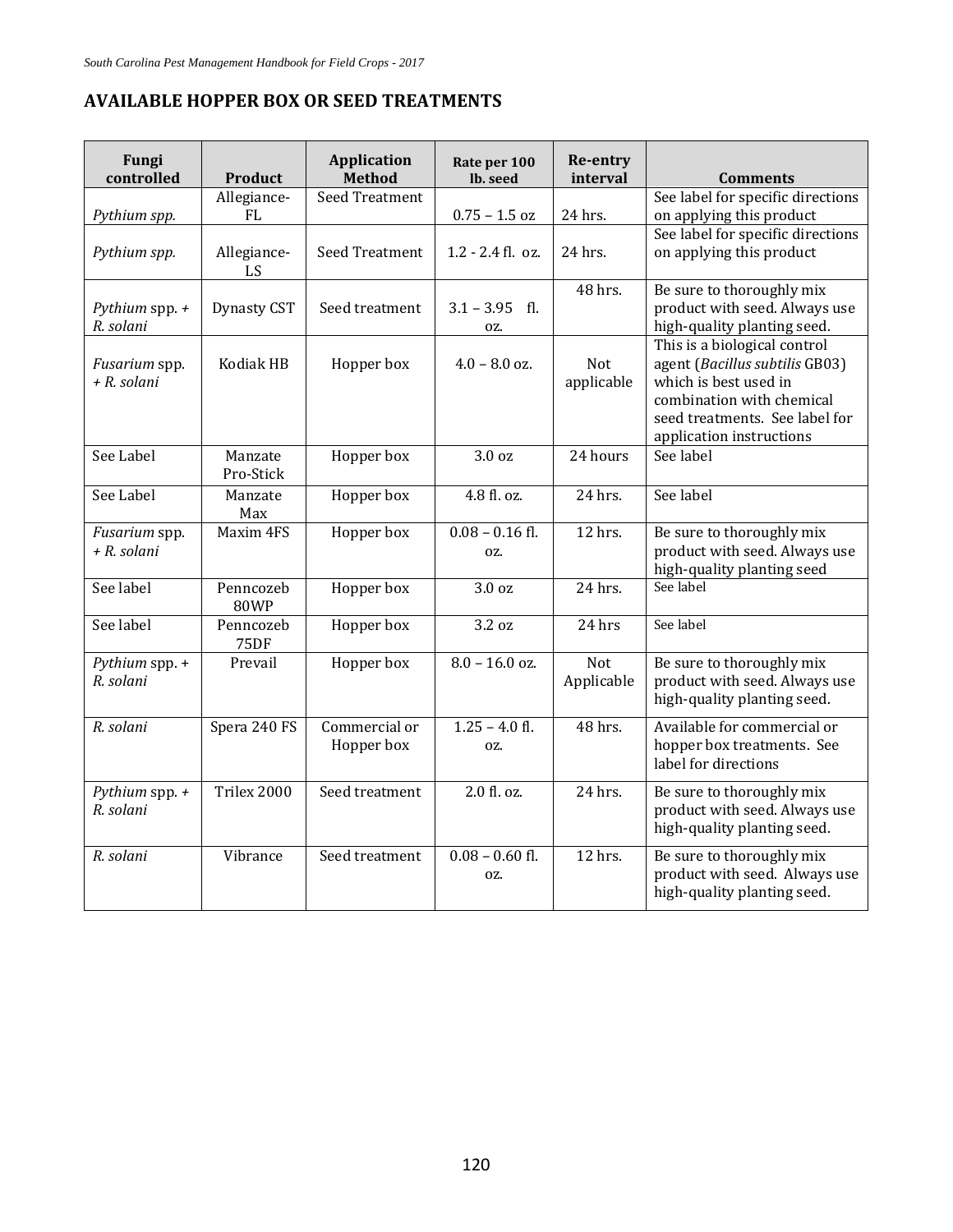### **IN‐FURROW FUNGICIDES**

| <b>Fungus</b>                                      |                                   | <b>Application</b>        | Rate per 1,000                                           | Re-entry |                                                                                                                                    |
|----------------------------------------------------|-----------------------------------|---------------------------|----------------------------------------------------------|----------|------------------------------------------------------------------------------------------------------------------------------------|
| controlled                                         | <b>Product</b>                    | <b>Method</b>             | row ft.<br>0.45 fl. oz.                                  | interval | <b>Comments</b>                                                                                                                    |
| Pythium spp.                                       | Reason 500<br>SC Fungicide        | In-furrow<br>liquid spray |                                                          | 12 hrs.  | Apply in a spray volume of 3 to 5<br>gal per acre. Direct the spray in-<br>furrow behind seed drop but<br>before furrow closure    |
| Pythium spp.                                       | Ridomil Gold<br>GR                | In-furrow<br>granular     | $1.5 - 3.0$ oz.                                          | 48 hrs.  | Controls only seed rots caused<br>by Pythium spp.                                                                                  |
| Pythium spp.                                       | Ridomil Gold<br><b>SL</b>         | In-furrow<br>liquid spray | $0.075 - 0.15$ oz.                                       | 48 hrs.  | For use primarily in early-<br>planted cotton with cool, wet<br>soils                                                              |
| Pythium spp.                                       | Terramaster<br>4EC                | In-furrow<br>liquid spray | 4.0 to 8.0 fl. oz.<br>per acre based on<br>40 inch rows. | 12 hrs.  | Mix with 5 to 15 gallons of<br>water.                                                                                              |
| R. solani                                          | Headline SC<br>fungicide          | In-furrow                 | $0.1 - 0.8$ fl. oz.                                      | 12 hrs.  | Use a minimum of 2.5 gallons of<br>water per acre. Apply into the<br>furrow before the seed is<br>covered.                         |
| R. solani                                          | Meteor                            | In-furrow<br>liquid spray | 0.25 to 0.5 fl. oz.                                      | 24 hrs   | Apply in at least 2.5 gal. water<br>per acre to deliver in an open<br>seed furrow                                                  |
| R. solani                                          | Priaxor                           | In-furrow<br>liquid spray | 0.2 to 0.6 fl. oz.                                       |          | Apply in at least 2.5 gal. water<br>per acre into an open seed<br>furrow                                                           |
| R. solani                                          | Rovral 4<br>Flowable<br>Fungicide | In-furrow                 | $0.25 - 0.5$<br>fl. oz.                                  | 4 hrs.   | Apply at planting as a banded<br>spray over the seed and covering<br>soil                                                          |
| R. solani                                          | Headline                          | In-furrow<br>liquid       | 0.4 - 0.8 fl. oz.<br>/1000 row ft.                       | 12 hrs.  | Spray a 4-8 inch band over seed<br>prior to covering with soil                                                                     |
| R. solani +<br>Pythium spp.                        | Quadris<br>Flowable               | In-furrow<br>liquid       | $0.40 - 0.80$ oz.<br>/1000 row ft.                       | 4 hrs.   | Apply as a spray in 5 to 15 gal. of<br>water over the open furrow at<br>planting to the soil around the<br>seed and covering soil. |
| R. solani +                                        | Ridomil Gold                      | In-furrow                 | $8.6 - 12.3$ oz.                                         | 48 hrs.  | Apply product at planting over                                                                                                     |
| Pythium spp.                                       | PC GR                             | granular                  | /1,000 row ft.                                           |          | the seed and to covering soil                                                                                                      |
| Fusarium<br>$spp. + R.$<br>solani+<br>Pythium spp. | Terraclor<br>Super X 18.8G        | In-furrow                 | 6.7 - 12.3 oz.<br>/1000 ft. row                          | 12 hrs.  | Apply product at planting over<br>the seed and to covering soil                                                                    |
| R. solani +<br>Pythium spp.                        | <b>UNIFORM</b>                    | In-furrow<br>spray        | 0.32 - 0.48 fl. oz.<br>/1000 ft. row                     | $0$ hrs. | Apply as an in-furrow spray in 5<br>to 15 gallons of water per acre at<br>planting.                                                |